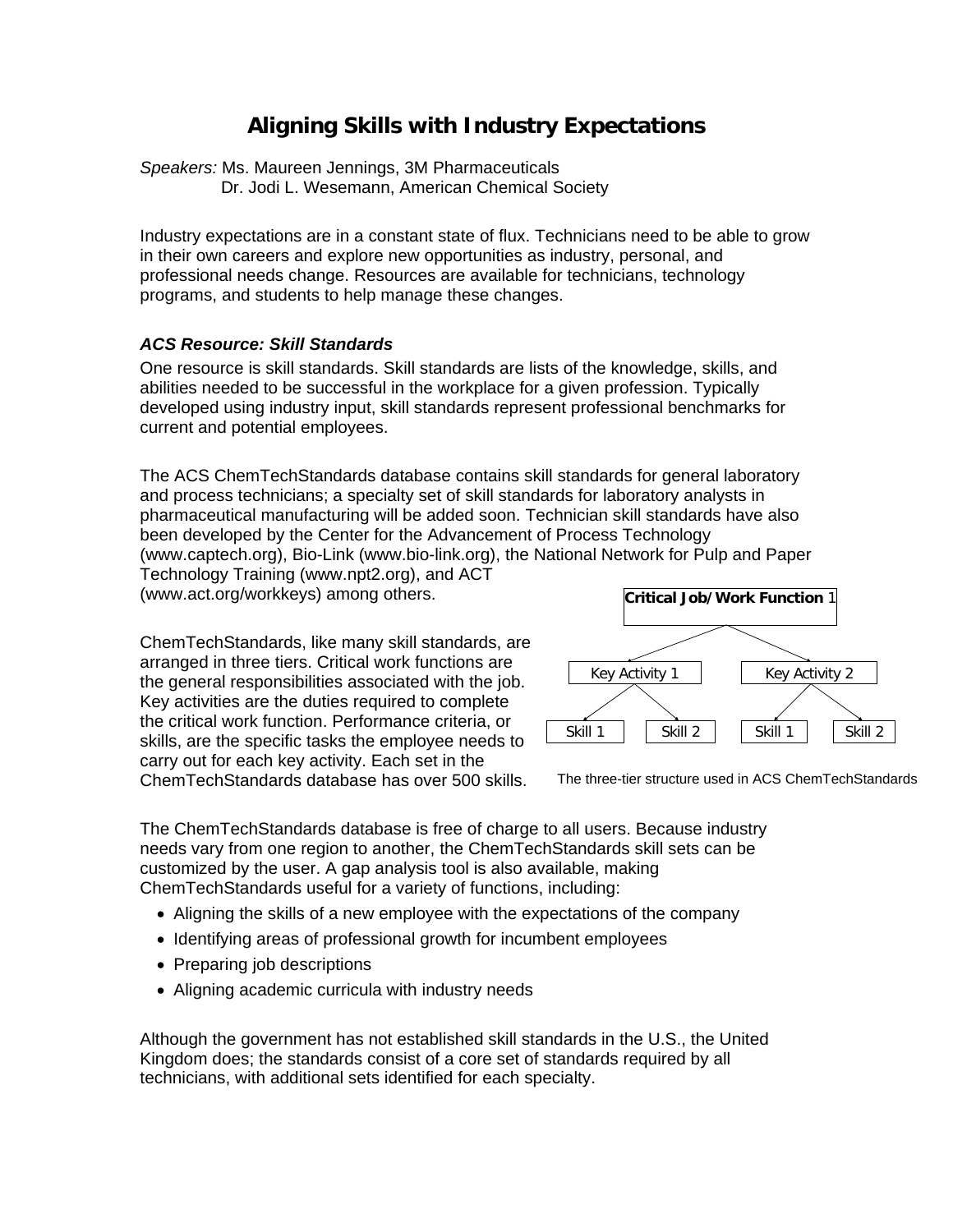## *Workplace Resources: 3M Pharmaceuticals' Certification process*

All pharmaceutical companies are required to demonstrate compliance to company Good Manufacturing Processes (cGMP's) and business success. Detailed job requirements which are derived from job descriptions, are used to measure how well an employee is performing.



A patch on the uniform identifies a certified technician at 3M Pharmaceuticals.

At 3M Pharmaceuticals, not only must employees become proficient at their job skills, they must also maintain their demonstrated proficiency. They have specific and documented requirements to reach and maintain proficiency.

3M Pharmaceuticals has five levels of proficiency, with the fifth level becoming a subject-matter expert. Trainers specifically hired for technicians determine what training a technician needs. Once an employee achieves third-level proficiency, he or she is entered into the certification program. In the certification program, the employee continues training until fifthlevel proficiency is attained. Once the employee has achieved fifth-level proficiency, he or she is certified and considered a subject-matter expert.

Certified employees must complete a certification review annually to document their proficiency and maintain their certification. Reviews and training are conducted by specialized trainers and subject matter experts.

### *Not national certification*

The certification program for 3M technicians should not be confused with a national certification program, which does not yet exist. The question of certification yields a host of issues. One is the fact that there is no nationwide definition of a technician. Another is the fact that industry, while interested in standardization of technician skills, has not expressed an interest in certification. Moreover, there is no certification for research chemists, which weakens the push for chemical technician certification.

While ACS does not offer technician certification, it does approve two-year chemical technology programs that meet certain requirements. Technicians from these programs are educated for life-long technical careers and are often highly sought after for their extensive hands-on experience. Eastman Chemical, for example, will only hire graduates of approved programs into technical positions.

### *Pulling the resources together*

Companies will always need to do training focused on their operating, quality, and manufacturing processes. Documentation such as skill standards and job requirements will allow technicians, educators, and trainers to determine which skills are expert-level, and which need to be developed.